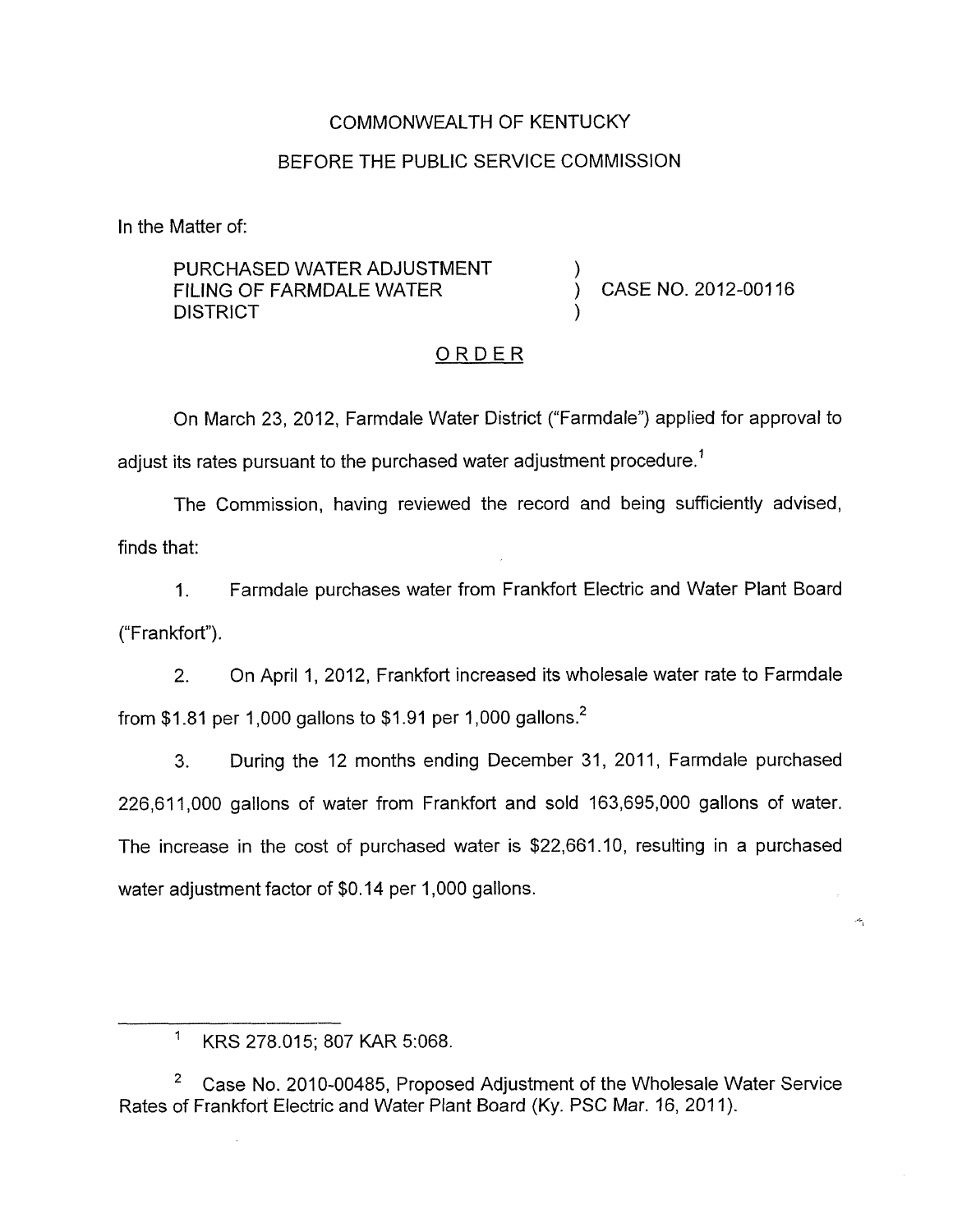4. On April 1, 2012, Farmdale increased its rates for water service by \$0.14 per 1,000 gallons. This increase is commensurate with the increase in its supplier's wholesale rate.

*5.* Farmdale's proposed rates for water service are fair, just, and reasonable and should be approved for service rendered on or after April 1, 2012.

6. The purchased water adjustment factor of \$0.14 per 1,000 gallons is fair, just, and reasonable and should be approved.

IT IS THEREFORE ORDERED that:

1. Farmdale's proposed rates are approved.

2. The proposed purchased water adjustment factor of \$0.14 per 1,000 gallons as calculated in Appendix A is approved.

**3.** The rates in Appendix B are approved for water service that Farmdale renders on or after April 1, 2012.

4. Farmdale's proposed tariff sheets filed with the application are approved.



*n*  Director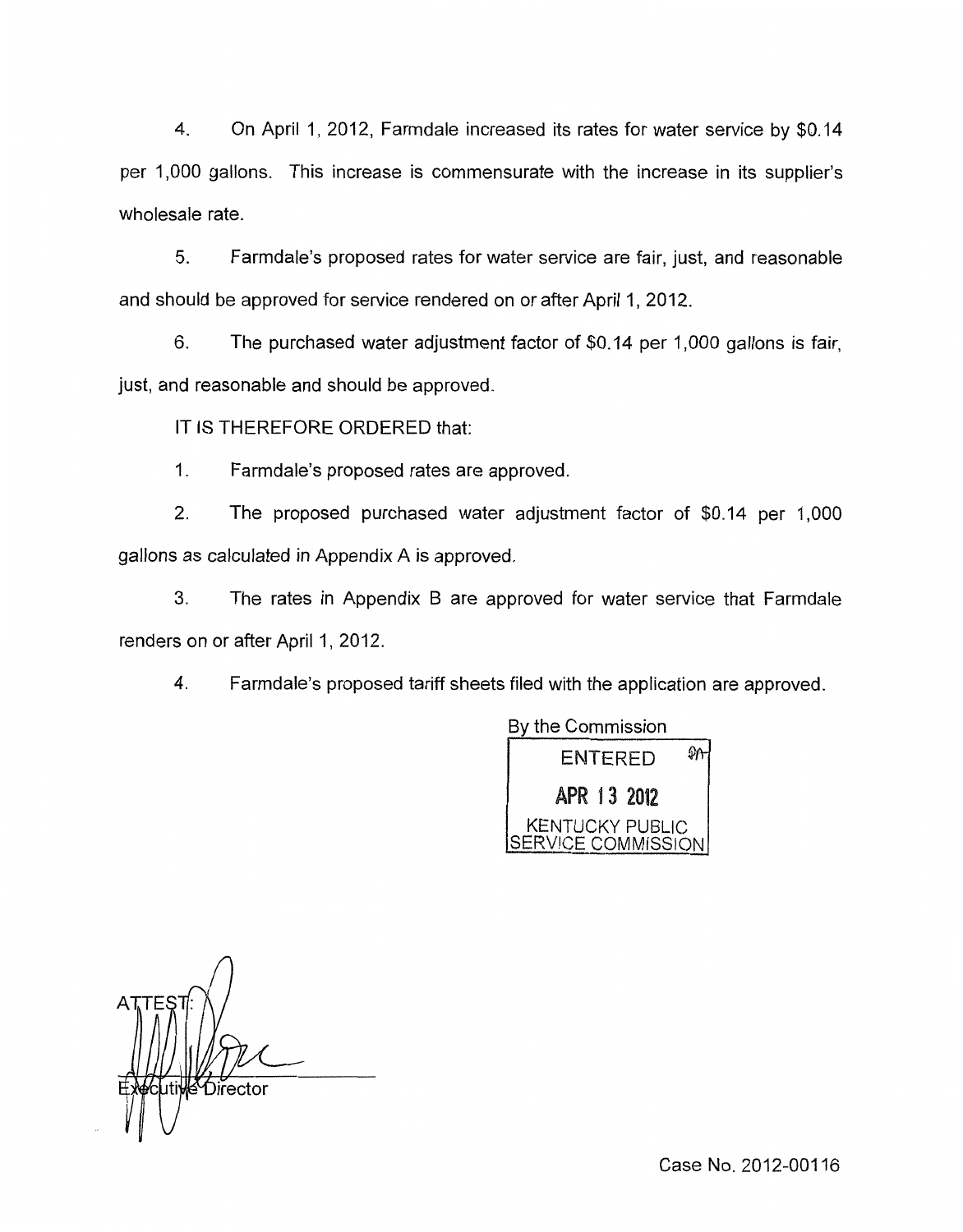### APPENDIX A

# APPENDIX TO AN ORDER OF THE KENTUCKY PUBLIC SERVICE COMMISSION IN CASE NO. 2012-00116 DATED APR 1 3 2012

| Frankfort            | New Rate     | <b>Base Rate</b> |
|----------------------|--------------|------------------|
| Purchases in gallons | 226,611,000  | 226,611,000      |
| Volumetric rate      | 1.91/1.000   | \$1.81/1.000     |
|                      | \$432,827.01 | \$410,165.91     |

 $$ 1.81/1,000$  $\overline{$}$  410,165.91

Increased water cost \$22,661.10

Increased water cost  $$ 22,661.10$ Divided by gallons sold<br>
Purchased water adjustment factor  $\frac{163,695,000}{0.14}$  per 1,000 gallons Purchased water adjustment factor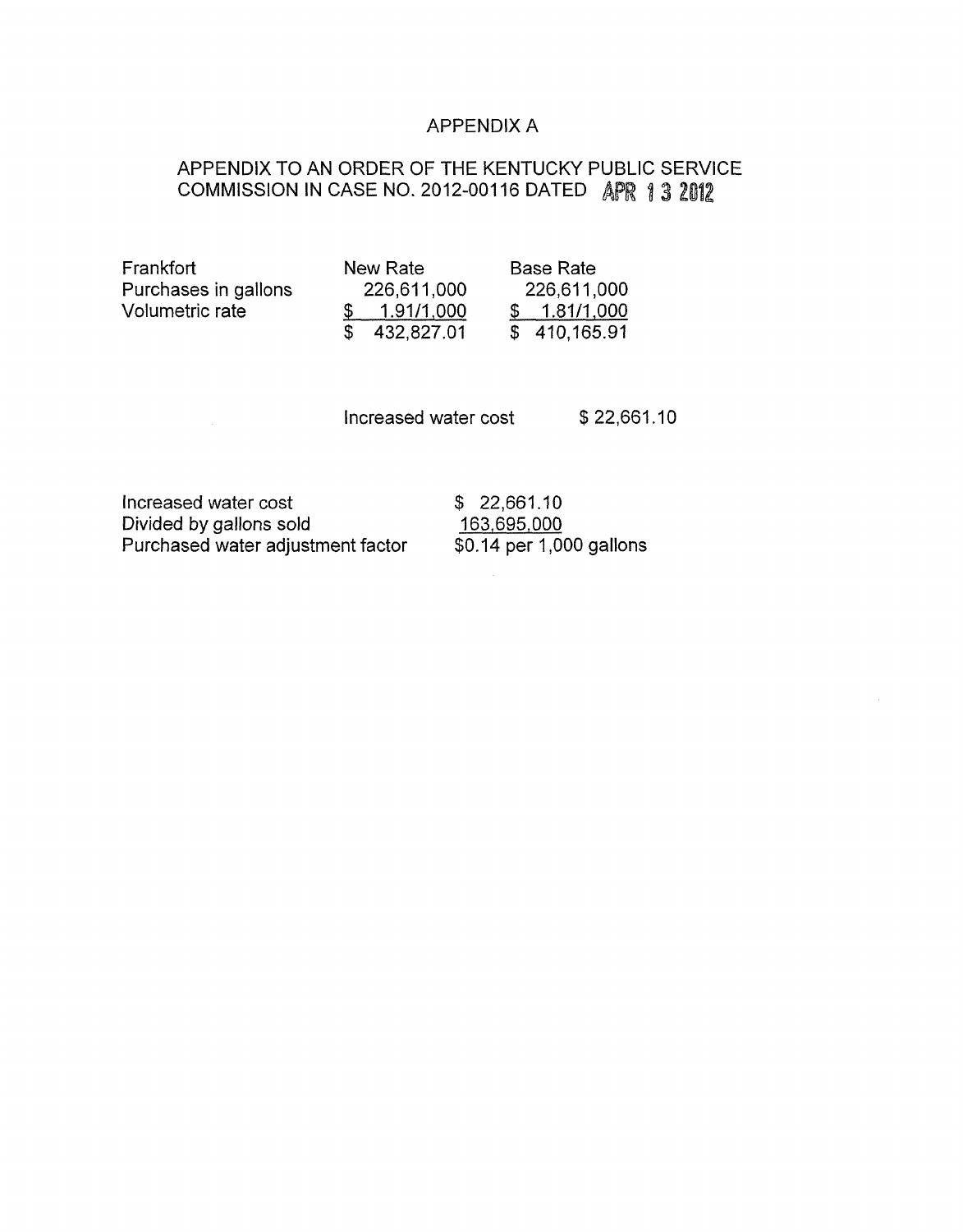#### APPENDIX B

# APPENDIX TO AN ORDER OF THE KENTUCKY PUBLIC SERVICE COMMISSION IN CASE NO. 2012-00116 DATED APR 13 2012

The following rates and charges are prescribed for the customers in the area served by Farmdale Water District. All other rates and charges not specifically mentioned herein shall remain the same as those in effect under authority of the Commission prior to the effective date of this Order.

# **Monthly Water Rates**

| <b>Residential and Commercial Consumers</b> |                   |                |         |                   |  |
|---------------------------------------------|-------------------|----------------|---------|-------------------|--|
|                                             | 5/8" x 3/4" Meter |                |         |                   |  |
| First                                       |                   | 2,000 gallons  | \$9.56  | Minimum Bill      |  |
| Next                                        |                   | 3,000 gallons  | 3.28    | per 1,000 gallons |  |
| Next                                        |                   | 5,000 gallons  | 2.78    | per 1,000 gallons |  |
| Over                                        |                   | 10,000 gallons | 2.58    | per 1,000 gallons |  |
| 1" Meter                                    |                   |                |         |                   |  |
| First                                       |                   | 7,000 gallons  | \$24.96 | Minimum Bill      |  |
| <b>Next</b>                                 |                   | 3,000 gallons  | 2.78    | per 1,000 gallons |  |
| <b>Next</b>                                 | 140,000 gallons   |                | 2.58    | per 1,000 gallons |  |
| Over                                        | 150,000 gallons   |                | 2.33    | per 1,000 gallons |  |
| <b>Commercial Consumers (Stewart Home)</b>  |                   |                |         |                   |  |
| First                                       |                   | 7,000 gallons  | \$24.96 | Minimum Bill      |  |
| <b>Next</b>                                 |                   | 3,000 gallons  | 2.78    | per 1,000 gallons |  |
| Next                                        | 140,000 gallons   |                | 2.58    | per 1,000 gallons |  |
| Over                                        | 150,000 gallons   |                | 2.33    | per 1,000 gallons |  |
| <b>Industrial Consumers/Trailer Parks</b>   |                   |                |         |                   |  |
| First                                       |                   | 7,000 gallons  | \$24.96 | Minimum Bill      |  |
| <b>Next</b>                                 |                   | 3,000 gallons  | 2.78    | per 1,000 gallons |  |
| Next                                        | 140,000 gallons   |                | 2.58    | per 1,000 gallons |  |
| Over                                        | 150,000 gallons   |                | 2.33    | per 1,000 gallons |  |